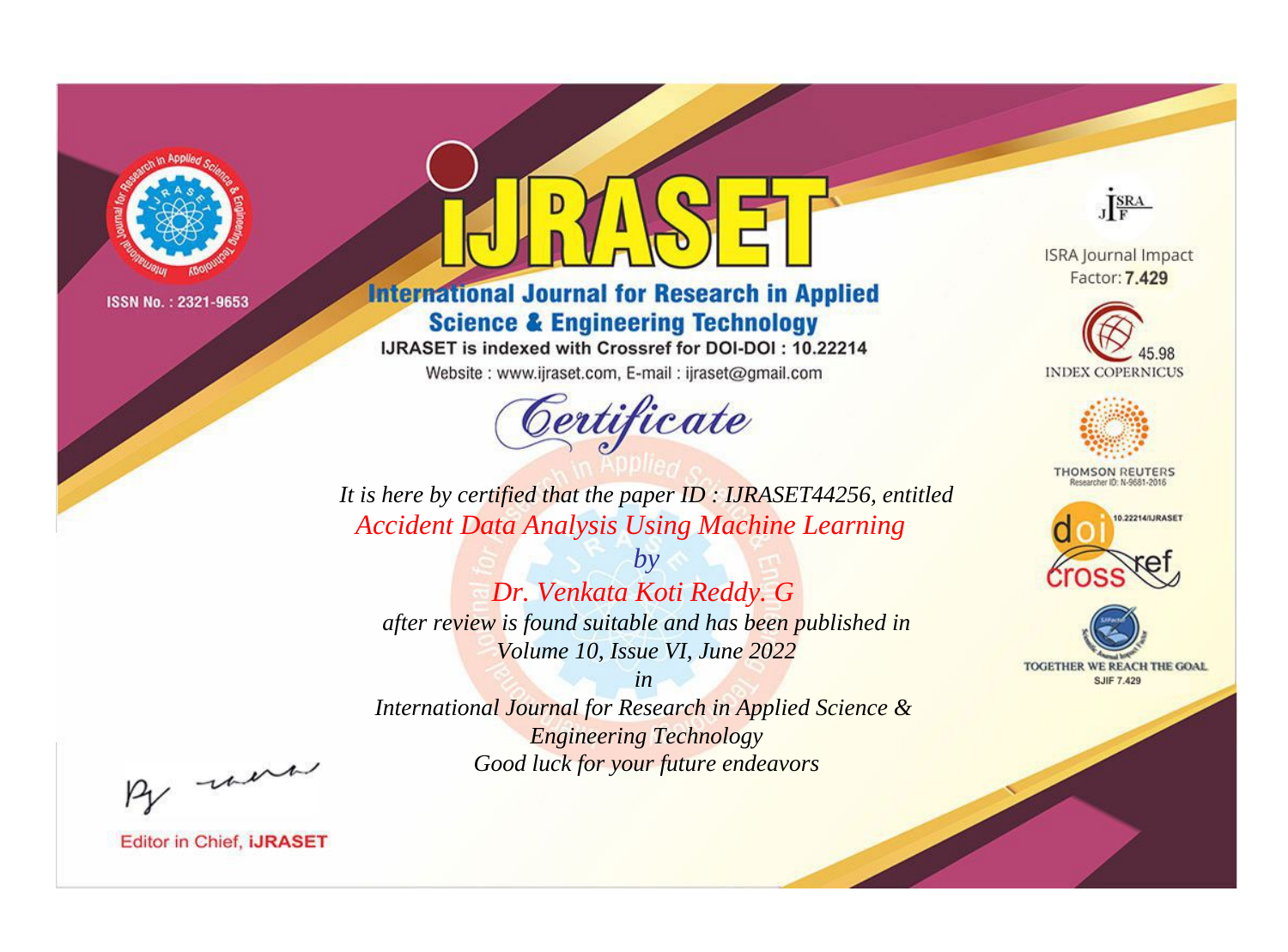

# **International Journal for Research in Applied Science & Engineering Technology**

IJRASET is indexed with Crossref for DOI-DOI: 10.22214

Website: www.ijraset.com, E-mail: ijraset@gmail.com



JERA

**ISRA Journal Impact** Factor: 7.429





**THOMSON REUTERS** 



TOGETHER WE REACH THE GOAL **SJIF 7.429** 

*It is here by certified that the paper ID : IJRASET44256, entitled Accident Data Analysis Using Machine Learning*

*by Bandaru Venkataramana after review is found suitable and has been published in Volume 10, Issue VI, June 2022*

*in* 

*International Journal for Research in Applied Science & Engineering Technology Good luck for your future endeavors*

By morn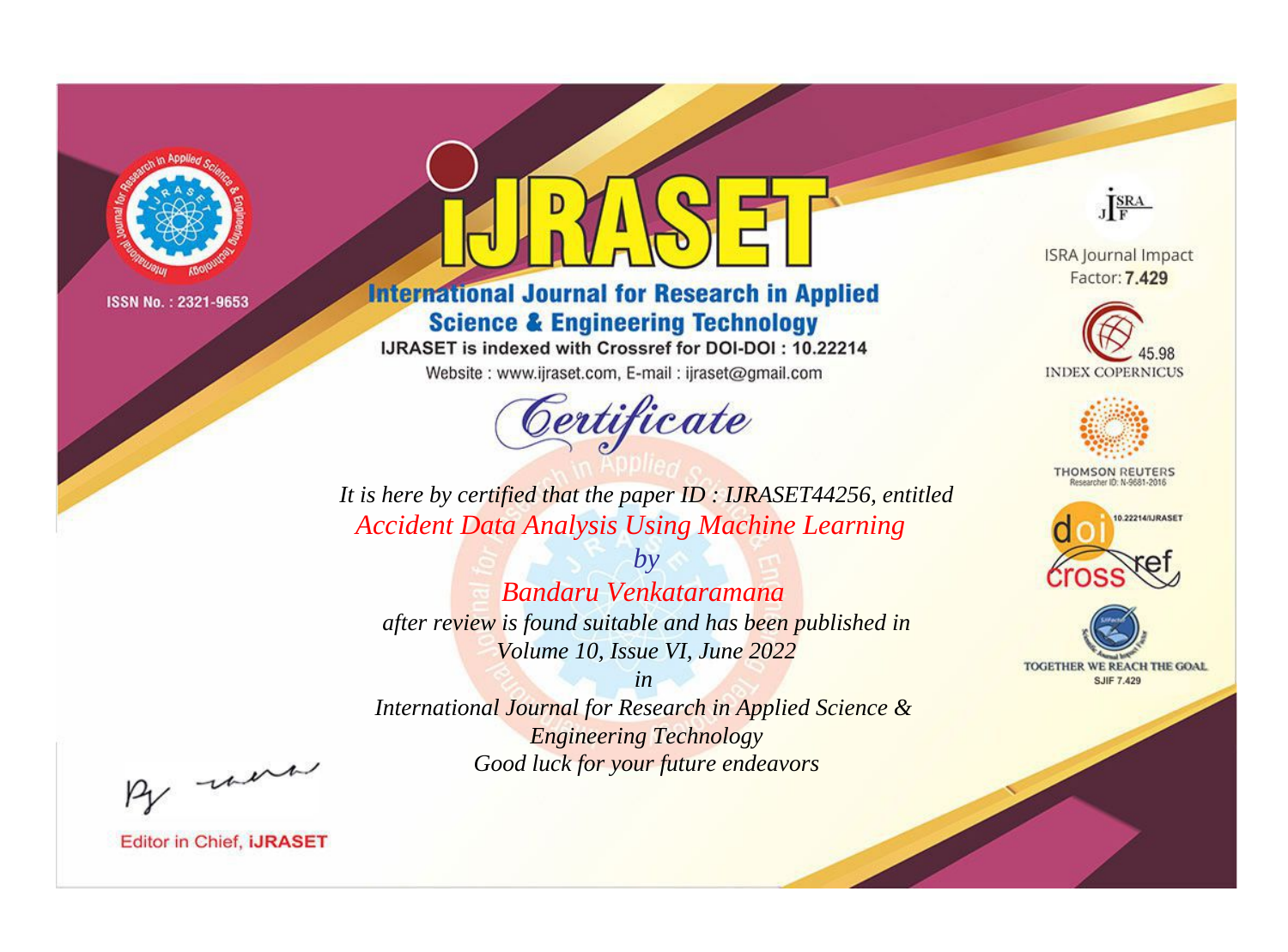

# **International Journal for Research in Applied Science & Engineering Technology**

IJRASET is indexed with Crossref for DOI-DOI: 10.22214

Website: www.ijraset.com, E-mail: ijraset@gmail.com



JERA

**ISRA Journal Impact** Factor: 7.429





**THOMSON REUTERS** 



TOGETHER WE REACH THE GOAL **SJIF 7.429** 

It is here by certified that the paper ID: IJRASET44256, entitled **Accident Data Analysis Using Machine Learning** 

 $b\nu$ P. Bhasakarareddy after review is found suitable and has been published in Volume 10, Issue VI, June 2022

 $in$ International Journal for Research in Applied Science & **Engineering Technology** Good luck for your future endeavors

By morn